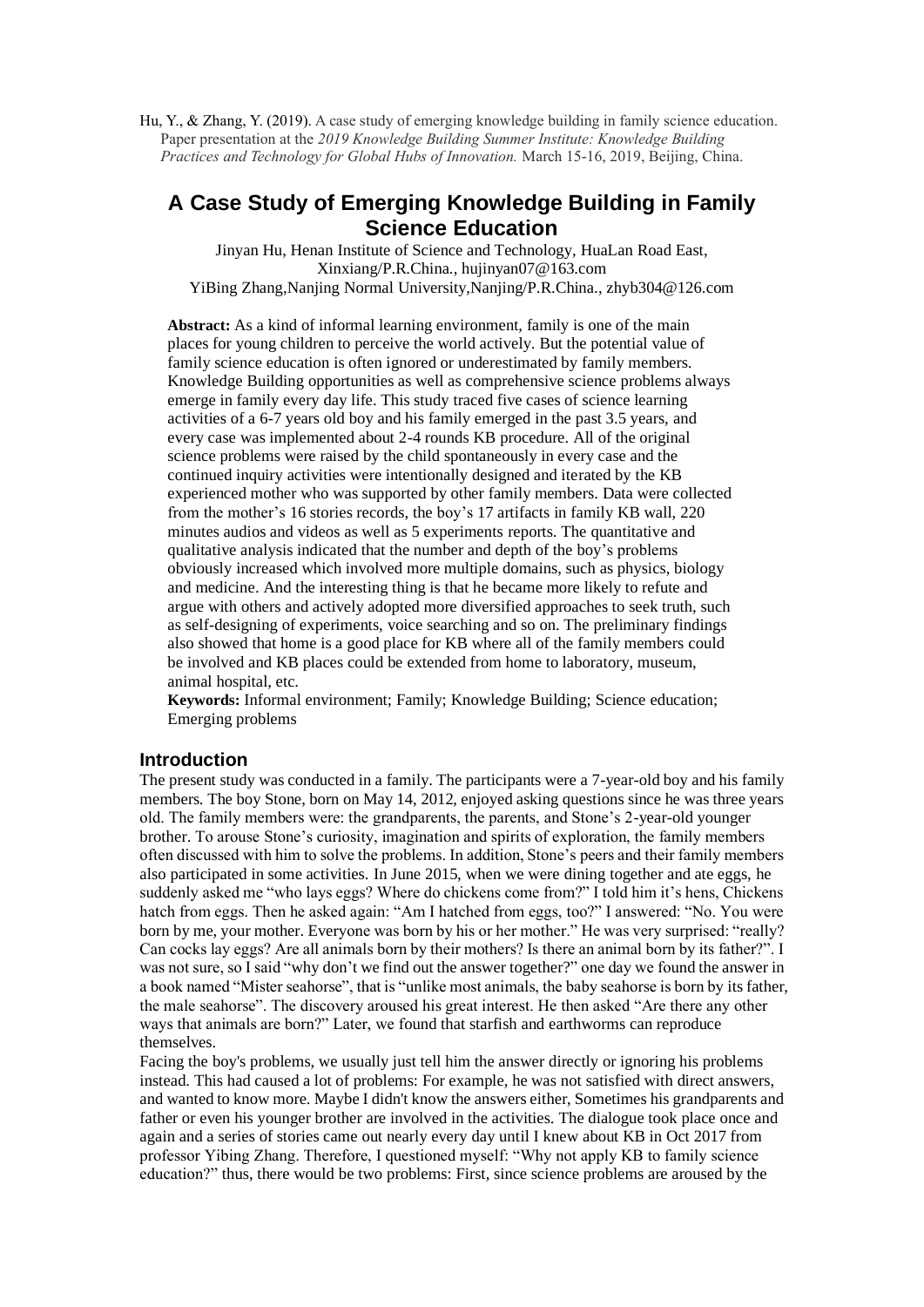child himself, are there any differences of science problems between in the family and at school? Second, Can I apply this school education procedure directly? and how? For this study, when comparing the problems in the family with that at school, I found they were different from each other in 6 dimensions (see Table 1), Family belonged to the informal environment, the problems proposed by the child were emerging. These were different from Scripted problems.

| Dimension    | Emerging problem (family education)    | Scripted problem (school education)       |
|--------------|----------------------------------------|-------------------------------------------|
| Context      | Rooted in the real context of everyday | Based on artificial situation designed by |
|              | life                                   | teachers                                  |
| Proposal     | Emerging problems proposed by the      | Problems proposed by teachers or          |
|              | child actively or spontaneously        | students based on curriculum objectives   |
| Discipline   | Complexity, synthesis,                 | A single discipline                       |
|              | cross-discipline                       |                                           |
| Content      | Dynamic, unpredictable, generative     | Static, predictable, with a syllabus      |
|              | (Zhang J., et al., 2009)               |                                           |
| Organization | Unstructured, improvisational,         | Highly structured, sequential, scripted   |
|              | opportunistic (Sawyer, R. K., 2003)    |                                           |
| Expert       | Not prepared                           | Experts instructed                        |

| Table 1: Comparison between emerging problem and scripted problem |  |  |
|-------------------------------------------------------------------|--|--|
|                                                                   |  |  |

# **Research Questions**

There were two research questions in this study:

1.Whether Knowledge Building can be carried out in family science education in informal environment? What is the procedure?

2.How KB influence the child? What are the changes of the child?

# **Methods**

The present study was conducted in a family. The data was collected from one child about his science problems. This study traced five cases of science learning activities emerged in the past 3.5 years. Each case was implemented about 2-4 rounds of KB procedure. Variables included the number of problems; the depth of understanding; the extend of places and participants; the forms of activities; scaffolds.

Generally, there are five steps to conduct every round of KB activity in the family:

- Proposing the emerging problem. Initiated by children as the starting Point of KB.<br>
Canturing the initial problem. It is important to intentionally canture child's emergi
- ⚫ Capturing the initial problem. It is important to intentionally capture child's emerging problems for science KB.
- Extracting the focus problem. The children's statements are often vague and confusing.<br>● Improving the science idea. Adopt a variety of KB activities to promote the child's idea
- ⚫ Improving the science idea. Adopt a variety of KB activities to promote the child's idea improvement
- Freezing the science problem. Freezing is not the end, but a pause when the problem develops beyond the current cognitive level of the child.

This study traced five cases of science learning activities from June, 2015 to January, 2019(see Table 2).

| Case         | Period and age       | Emerging problem                                      |
|--------------|----------------------|-------------------------------------------------------|
| 1 Chicken    | Jun, 2015-May,       | Why chickens are hatched from eggs, but I was born by |
| and egg      | 2017                 | my mother?                                            |
|              | 3-5 years old        |                                                       |
| 2 Watermelon | Sept, 2016-Oct, 2018 | In a summer, while washing a watermelon, Stone asked  |
| and buoyancy | 4-6 years old        | "Will watermelon float or sink when we put it in the  |
|              |                      | water?"                                               |
| 3 Water and  | Dec, 2017-Jan, 2019  | One day Stone asked a question: "Which is more        |

Table 2: Five cases of this study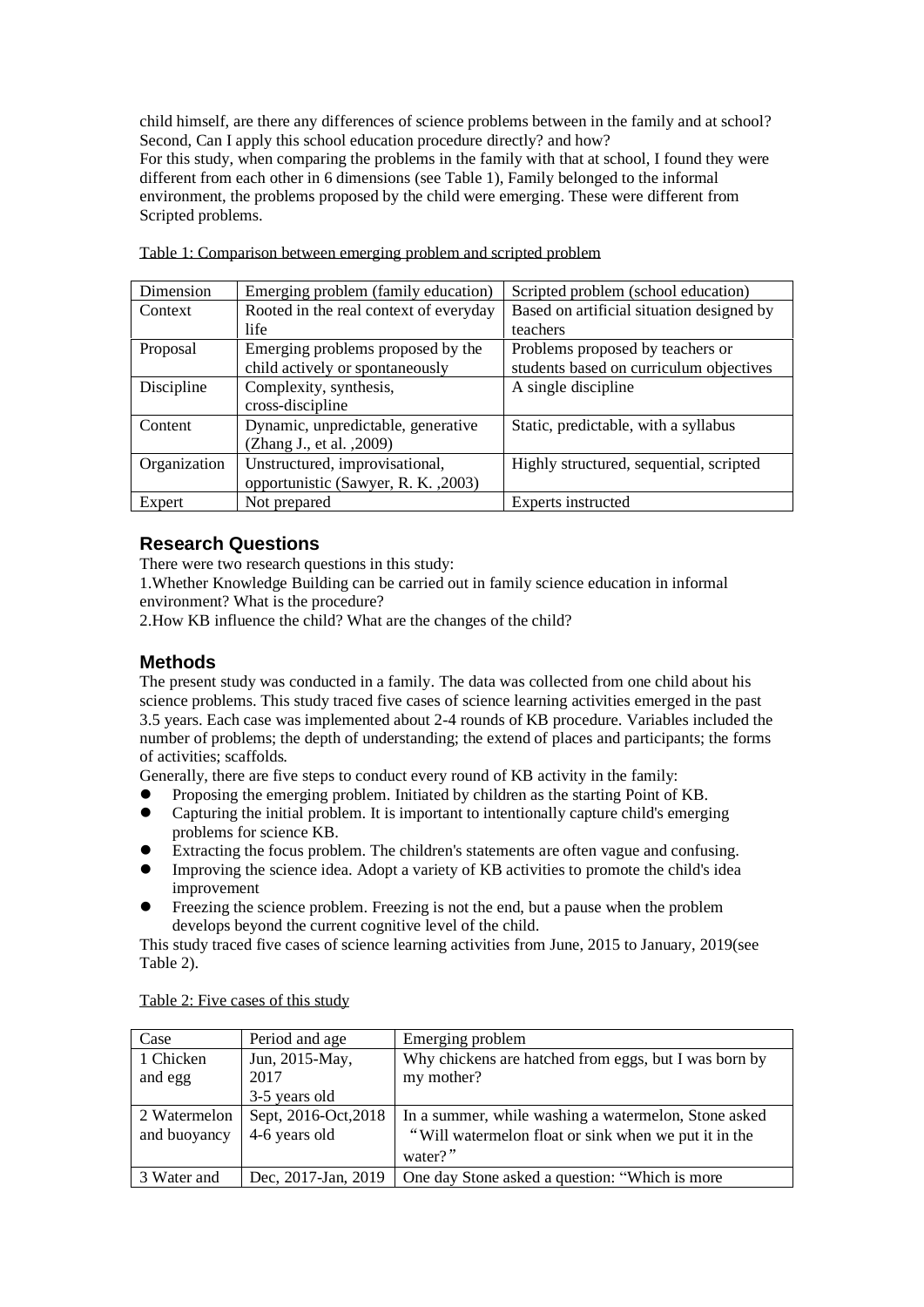| fire          | 5-6 years old       | powerful, water or fire?"                                    |
|---------------|---------------------|--------------------------------------------------------------|
| 4 Fishbone    | Dec, 2018-Jan, 2019 | One day his younger brother was gotten stuck by a            |
| and digestion | 6.5 years old       | fishbone. He asked "Why are dinosaurs not gotten stuck       |
|               |                     | in their throats when they eat other animals, but we are     |
|               |                     | easily gotten stuck by even a tiny fishbone?"                |
| 5 Bright and  | Dec, 2018-Jan, 2019 | One night it was time to go to bed, he turned off the light  |
| dark          | 6.5 years old       | and asked "Why I feel it is very dark when I just turn       |
|               |                     | off the light, but not so dark after a while? I observed the |
|               |                     | phenomenon for several nights"                               |

Data Sources

Data were collected from the mother's 16 stories records, the boy's 17 artifacts in family KB wall, 220 minutes audios and videos as well as 5 experiments reports.

1. The online log recording of the activities process (see Figure 1).



Figure 1. The online log recording(case4,case5)

2. Audios and videos

Some of the activities were recorded by audios or videos. For example,the video of watching a tooth model when we visited the veterinary laboratory.

3. Artifact

Because of Stone's shortage of words, he often expresses his ideas through painting. Stone and peers were observing the bacteria which were magnified 1000 times through a microscope ,then they draw them on the paper. When solving the "Fishbone and digestion" problem, Stone asked one question "Are there more carnivorous dinosaurs or more herbivorous dinosaurs?", Through the use of authoritative sources, we introduced the concept of the food chain to him. He then drew it according to his own understanding(see Figure 2).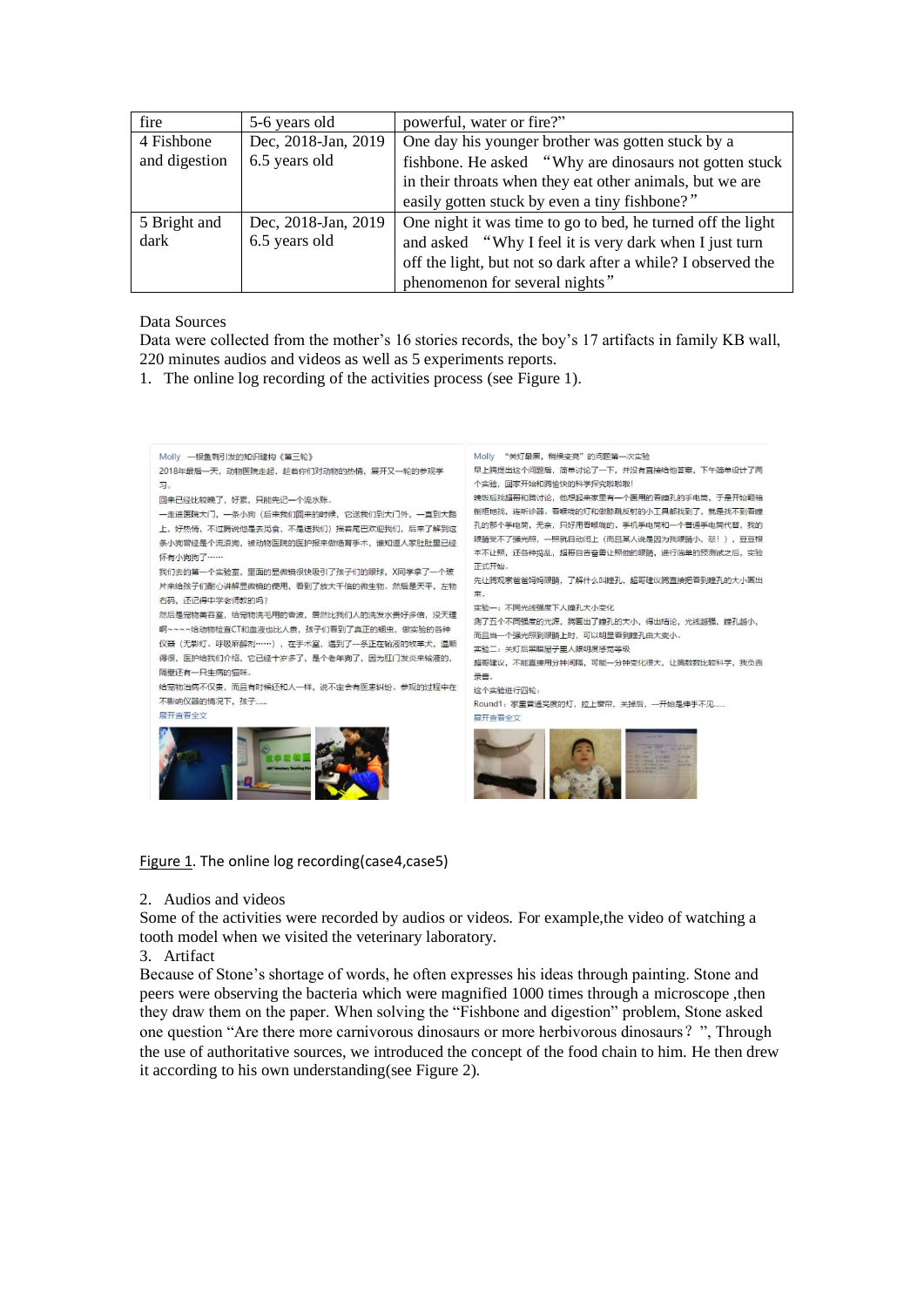

Figure 2. The artifacts drawn by stone

These are pictures which the children prepared for debate competition of "water and fire"(see Figure 3), The pictures above are obviously from children of higher grades (grade3 and grade4) who could express their ideas in words, While the pictures below come from children of lower grades (grade1 and grade2) who could only use painting and spelling to express their ideas.



Figure 3. The artifacts of case3

#### 4. Experiment reports

Experiment is a method that we often use in family science education. These are two experiments that we conducted "Bright and dark"(see Figure 4). The first experiment was to examine the effect of light on pupil size. These are 5 pupils drawn by stone, according to his observation. The second experiment was to test the brightness that was felt by eyes after the light was turned off. The father modified the experiment plan. The mother recorded the observations. The experiment process was recorded by audios.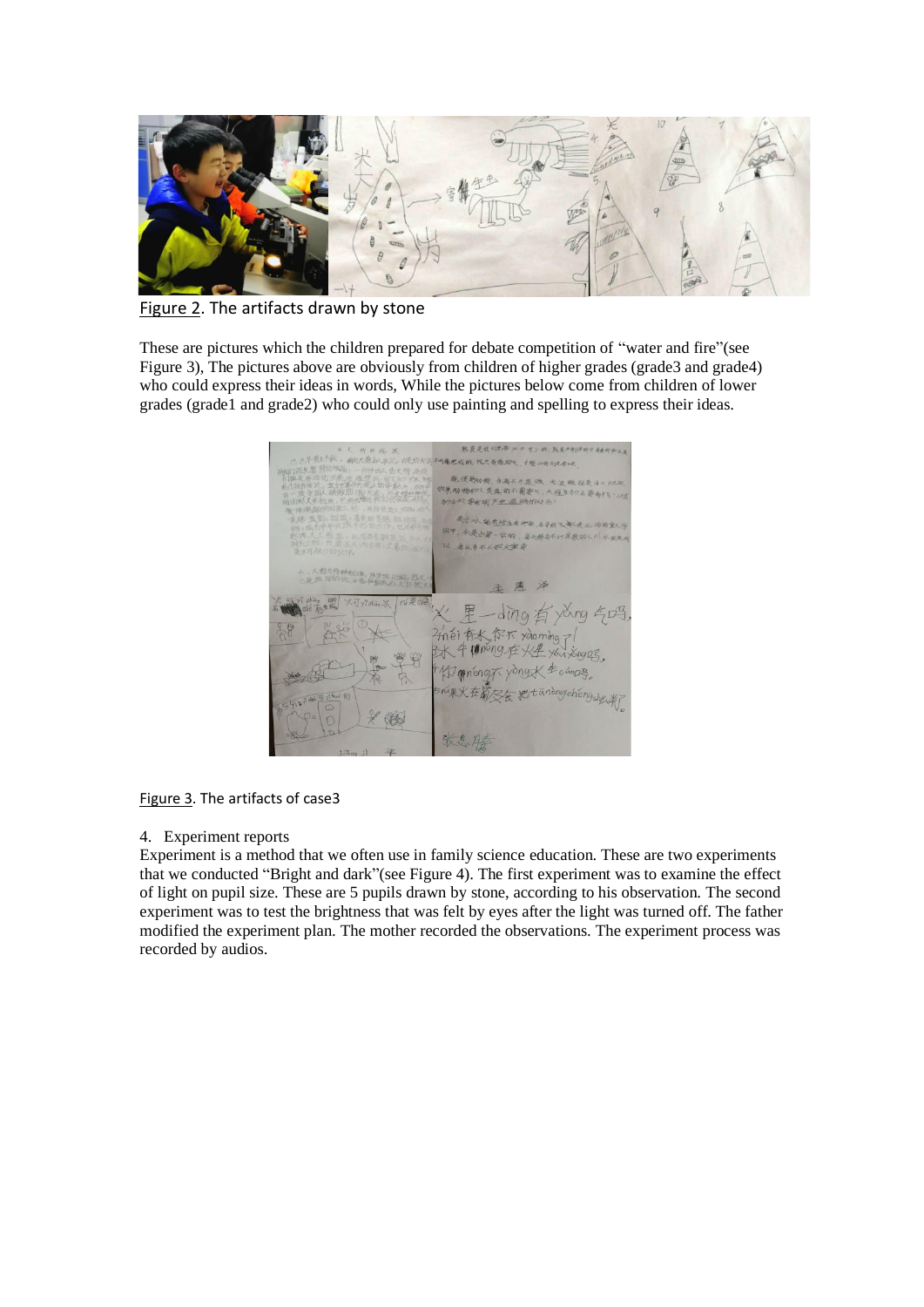|                 |               | 强度 1       | 强度 2                 | 强度 3           |     | 强度 5<br>强度 4                        |
|-----------------|---------------|------------|----------------------|----------------|-----|-------------------------------------|
| 网络陆 只眼<br>分左右眼  | 设置            |            | $\circ$              |                |     | $\circ$                             |
| 分别观察去右眼瞳孔划      |               |            |                      | 4电筒照卷机眼睛壁孔人人规小 |     |                                     |
|                 | 如马尔马          |            | 著爸说妈妈眼睛太小,还变不了强烈,没法看 |                |     |                                     |
| 将马可以将看到的大小画家来。  |               |            |                      |                |     | 关灯后黑暗屋子里人眼明度感觉等级(变化大小从1-5,最暗为1,最亮为5 |
|                 |               |            | 亮度 1984年             | 計室灯長老<br>亮度 2  | 亮度3 | 著角亮度 海南部十一千                         |
|                 | 刚关灯           |            | 1. 伊手祝 5 指           | <1.比範記票        |     | 3.                                  |
| 间隔的利率资金1分钟后     |               | 数数加多       | 2.幕蓋九                | 细 工壳点, 航南利全部   |     | 4. 菱化不明显                            |
|                 | 2 分钟后         | 45130''    | 3. 形着兄春美男子了          | 制 3 更高, 距静 妈妈  |     | 中间再关上面帘                             |
| 各省建议让           | 3 分钟后         | $432 - 20$ | 4.更老一点儿都快新           | 4更亮            |     | 也不是全黑(1)两状态                         |
| 他教教、说出<br>紀的感觉, | 4分钟后          |            | 约250 5. 驱射高小物品靶廊     | 5 卷瓷不再设化       |     |                                     |
|                 | 不同的危度美灯后的不同感受 |            | 特候到了多, 亮度不再最化        |                |     |                                     |

Figure 4. The Experiment plans

This is another experiment, about "Watermelon and buoyancy" (see Figure 5), We examined the floating or sinking of different fruits in the water. Stone himself designed an experiment to verify whether the hollow affected the floating or sinking of objects.



Figure 5. The Experiment process

Data Analysis

In October 2017, I consciously applied KB to family science education after I knew it(see Figure 6). there were only a few problems that were proposed by Stone. However, the number of problems greatly increased after I applied KB to family education.

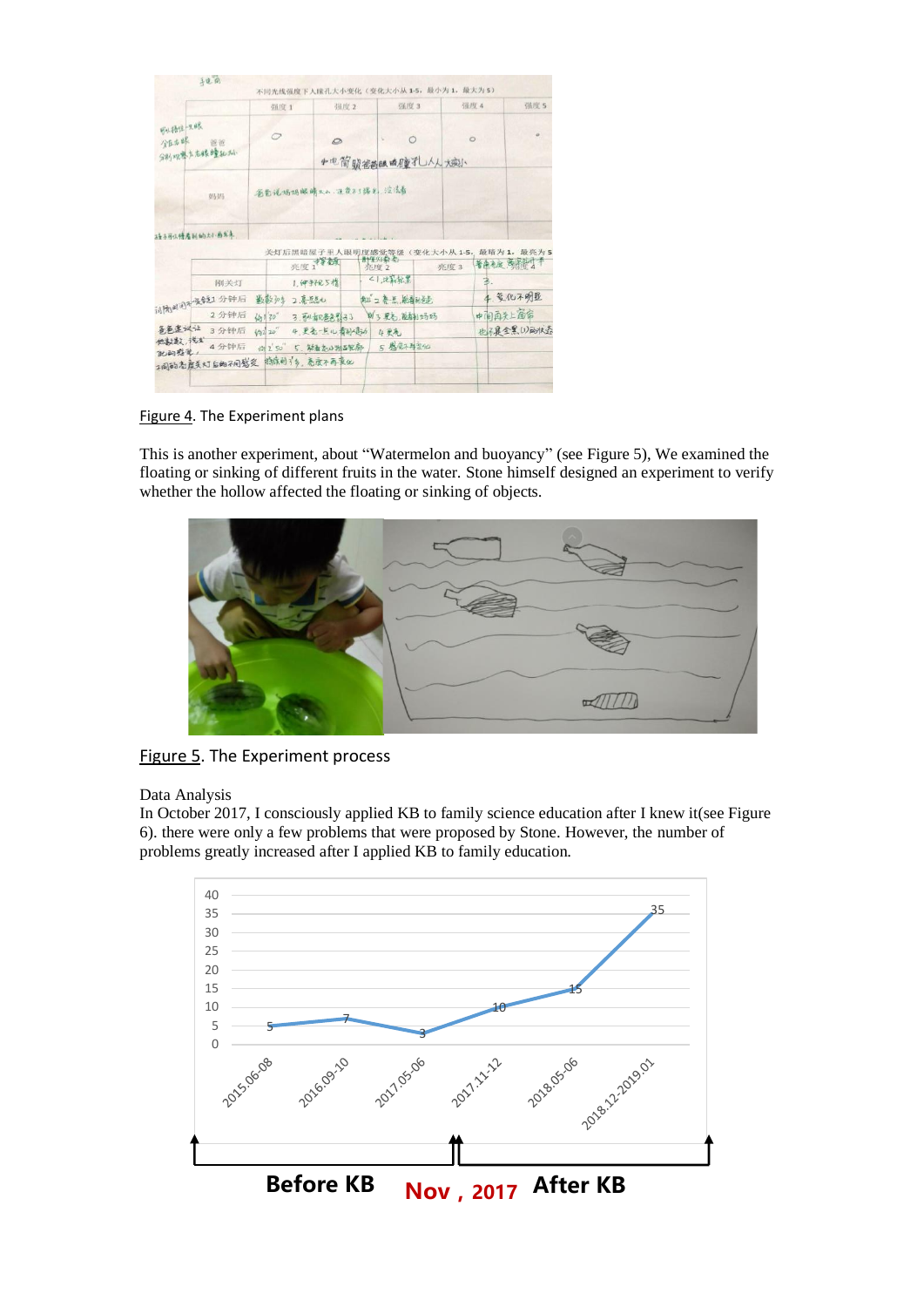#### Figure 6 The number of problems

*Note: The number in the diagram did not include problems raised by other participants.*

The depth of understanding of science problems. In the beginning, most of his problems were factual or pre-scientific problems. For example, "Where do chickens come from? Who bore me, my father or my mother? Will watermelon float or sink when we put it in water?" In the second phase, he gradually raised more flexible or generative problems. Such as "What other ways are animals born? What are the factors affecting the floating or sinking of objects?" In the third phase, his problems were more comprehensive and complex, such as "Are all mammals viviparous? How do submarines apply the principle of buoyancy".

The approaches we used in activities. He often question and refute the adults rather than regard them as authority. He learned to discuss or cooperate with others and search for information online.

The Participants and places. Participants ranged from mother-child to entire family members and even more children and more families. Places ranged from home to laboratory, museum, animal hospital, etc.

From the above five cases, I think that 12 principles of KB can be best embodied in family science education (see Table 3).

| KB principles<br>(Scardamalia, 2010)                                                                        | Description                                                                     |  |  |
|-------------------------------------------------------------------------------------------------------------|---------------------------------------------------------------------------------|--|--|
| Real Ideas, Authentic                                                                                       | The child's emerging problems come from everyday life, i.e., in the             |  |  |
| Problems                                                                                                    |                                                                                 |  |  |
|                                                                                                             | eating, bathing, sleeping activities.                                           |  |  |
| <b>Idea Diversity</b>                                                                                       | Unlike subject teaching at the school, family science education has no          |  |  |
|                                                                                                             | definite instruction objectives, no fixed learning materials, no subject        |  |  |
|                                                                                                             | experts, therefore family members often generate diverse ideas. For             |  |  |
|                                                                                                             | example, the grandparents often have different opinions from the parents.       |  |  |
| Improvable Ideas                                                                                            | Most of the original problems are superficial understanding or                  |  |  |
|                                                                                                             | misconceptions, thus ideas needs to be advanced continuously with the           |  |  |
|                                                                                                             | help of the family members.                                                     |  |  |
| <b>Rise Above</b>                                                                                           | Each case goes through several rounds of iteration, and in the process of       |  |  |
|                                                                                                             | KB, the corresponding concepts are developed accordingly.                       |  |  |
| Epistemic Agency                                                                                            | He is eager to know the truth because the problem is raised by himself.         |  |  |
|                                                                                                             | He finds out the answer independently through internet searching,               |  |  |
|                                                                                                             | self-designed experiment, and so on.                                            |  |  |
| Pervasive Knowledge                                                                                         | Family KB activities may take place anytime, anywhere, not limited to           |  |  |
| <b>Building</b>                                                                                             | the classroom and campus only.                                                  |  |  |
| <b>Constructive Uses Of</b>                                                                                 | There are a lot of available authoritative sources about science problems,      |  |  |
| <b>Authoritative Sources</b><br>and the constructive use of the information is of great significance to the |                                                                                 |  |  |
|                                                                                                             | sublimation of the child's ideas.                                               |  |  |
| Embedded, Concurren                                                                                         | The assessment of family science education is not external, but                 |  |  |
| t and Transformative                                                                                        | interest-oriented and self-reflected. For example, the child records the        |  |  |
| Assessment                                                                                                  | process and trajectory of idea improvement through paintings or                 |  |  |
|                                                                                                             | discourses.                                                                     |  |  |
| Community                                                                                                   | The development of child is the goal of the whole family. Each member           |  |  |
| Knowledge,                                                                                                  | contributes to the family community knowledge.                                  |  |  |
| Collective                                                                                                  |                                                                                 |  |  |
| Responsibility                                                                                              |                                                                                 |  |  |
| Democratizing                                                                                               | Parents are not like traditional teachers or experts, so it is easy for them to |  |  |
| Knowledge                                                                                                   | form a democratic atmosphere. Parents need to create knowledge with             |  |  |
|                                                                                                             | their children. For example,<br>"Are all mammals viviparous?"<br>It's hard      |  |  |
|                                                                                                             | for non-biology experts to provide a standard answer.                           |  |  |
| Symmetric                                                                                                   | To give is to receive. Family members obtain knowledge through                  |  |  |
| Knowledge Advance                                                                                           | collaboration and the exchange of ideas. Some mistakes of adults'               |  |  |

| Table 3 Correspondence between five cases and 12 principles of KB |  |  |
|-------------------------------------------------------------------|--|--|
|                                                                   |  |  |